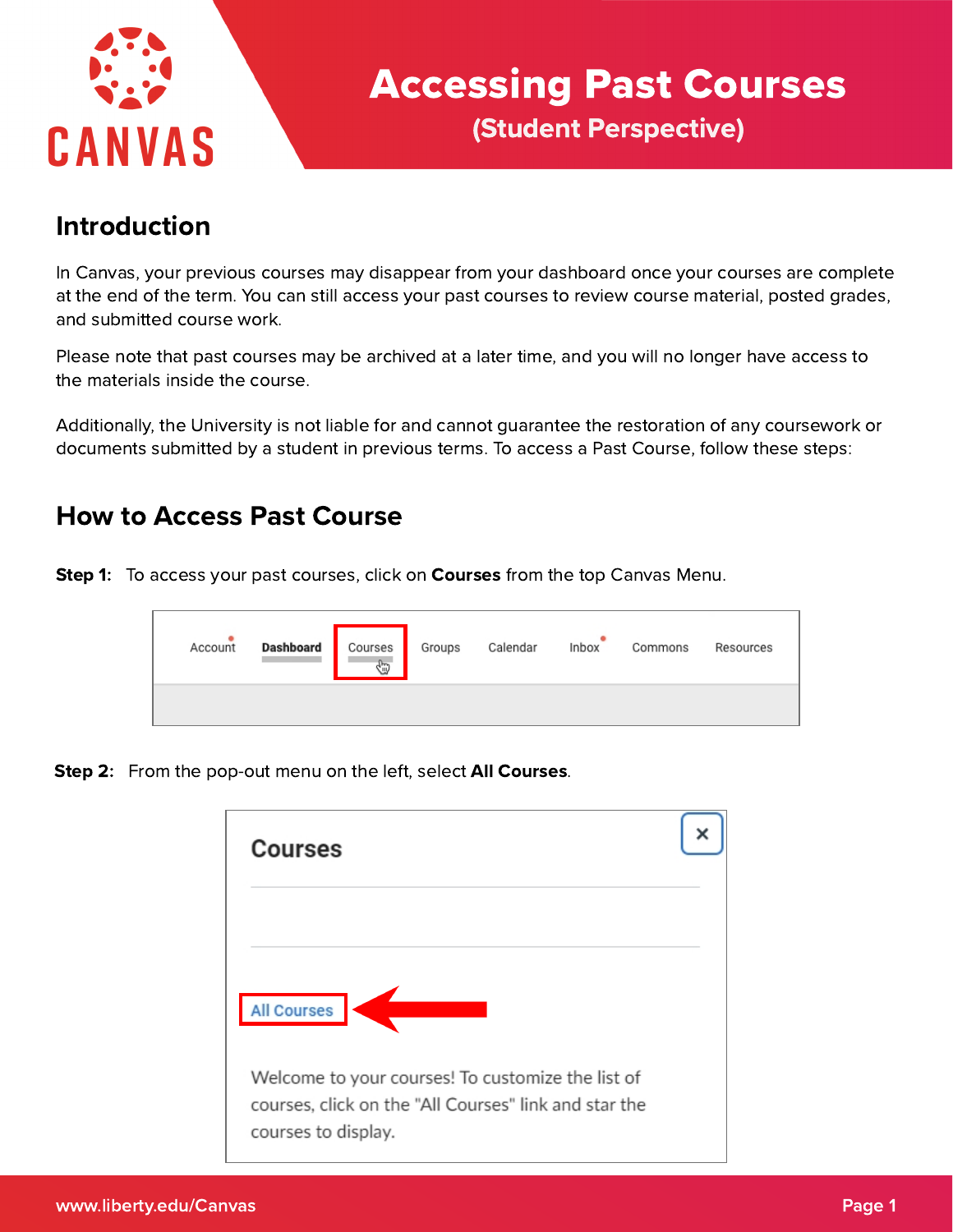## How to Access Past Courses (continued)

Step 3: Scroll down to the Past Enrollments section.

|                       | <b>Past Enrollments</b>                   |          |                      |                    |           |  |  |
|-----------------------|-------------------------------------------|----------|----------------------|--------------------|-----------|--|--|
|                       | Course                                    | Nickname | Term                 | <b>Enrolled</b> as | Published |  |  |
| $5\frac{1}{24}$       | ARTS223: Introduction to Typography (002) |          | Fall 2020 Resident   | Student            | Yes       |  |  |
| $\frac{1}{2\sqrt{3}}$ | ARTS352: Graphic Design I (002)           |          | Fall 2020 Resident   | Student            | Yes       |  |  |
| $2\frac{1}{2}$        | ARTS371: Graphic Design II (001)          |          | Spring 2021 Resident | Student            | Yes       |  |  |
| 27                    | Canvas Orientation_004_202040R            |          |                      | Student            | Yes       |  |  |
| $5\frac{1}{2}$        | DIGI497: Strategic Media Leadership (002) |          | Fall 2020 Subterm D  | Student            | Yes       |  |  |
| $5\%$                 | STCO422: Social Media Development (001)   |          | Spring 2021 Resident | Student            | Yes       |  |  |
| $\frac{1}{2}$         | STCO487: Agency/Field Projects (001)      |          | Spring 2021 Resident | Student            | Yes       |  |  |

Step 4: Click on a course title to open a course.



The course will look and feel like a current course, but you will have read-only access and will not be able to change existing items or submit new work.

| DIGI497_002_202040 > Modules<br><b>COURSE MENU</b> |                                                            |
|----------------------------------------------------|------------------------------------------------------------|
|                                                    | DIGI497: Strategic Media Leadership (002)                  |
| Home<br><b>Contractor</b>                          | DIGI497_002_202040                                         |
| Announcements                                      | <b>COLLAPSE ALL</b>                                        |
| Assignments                                        |                                                            |
| Discussions                                        | ▶ Technical Help                                           |
| Grades                                             |                                                            |
| Pages                                              | ▶ Course Overview                                          |
| Files                                              |                                                            |
| Quizzes                                            | Module 1: Week 1 - Understanding Leadership                |
| Modules                                            |                                                            |
| Office 365                                         | ▼ Module 2: Week 2 - Leadership Traits & Styles            |
| Cisco Webex                                        |                                                            |
| Top Hat                                            | Introduction                                               |
| Writing Style Guides                               | Learn                                                      |
| Microsoft Teams classes                            | $\mathbb{Z}$                                               |
| Microsoft Teams meetings                           | F<br>Read: Northouse: Chapters 2-3 - Module 2<br>Mark done |
|                                                    | Read: Northouse: Chapters 2-3 - Module 2<br>8              |
|                                                    | Read: Bible Study - Module 2<br>P<br>Mark done             |
|                                                    | Watch: Confidence - Module 2<br>P<br>Mark done             |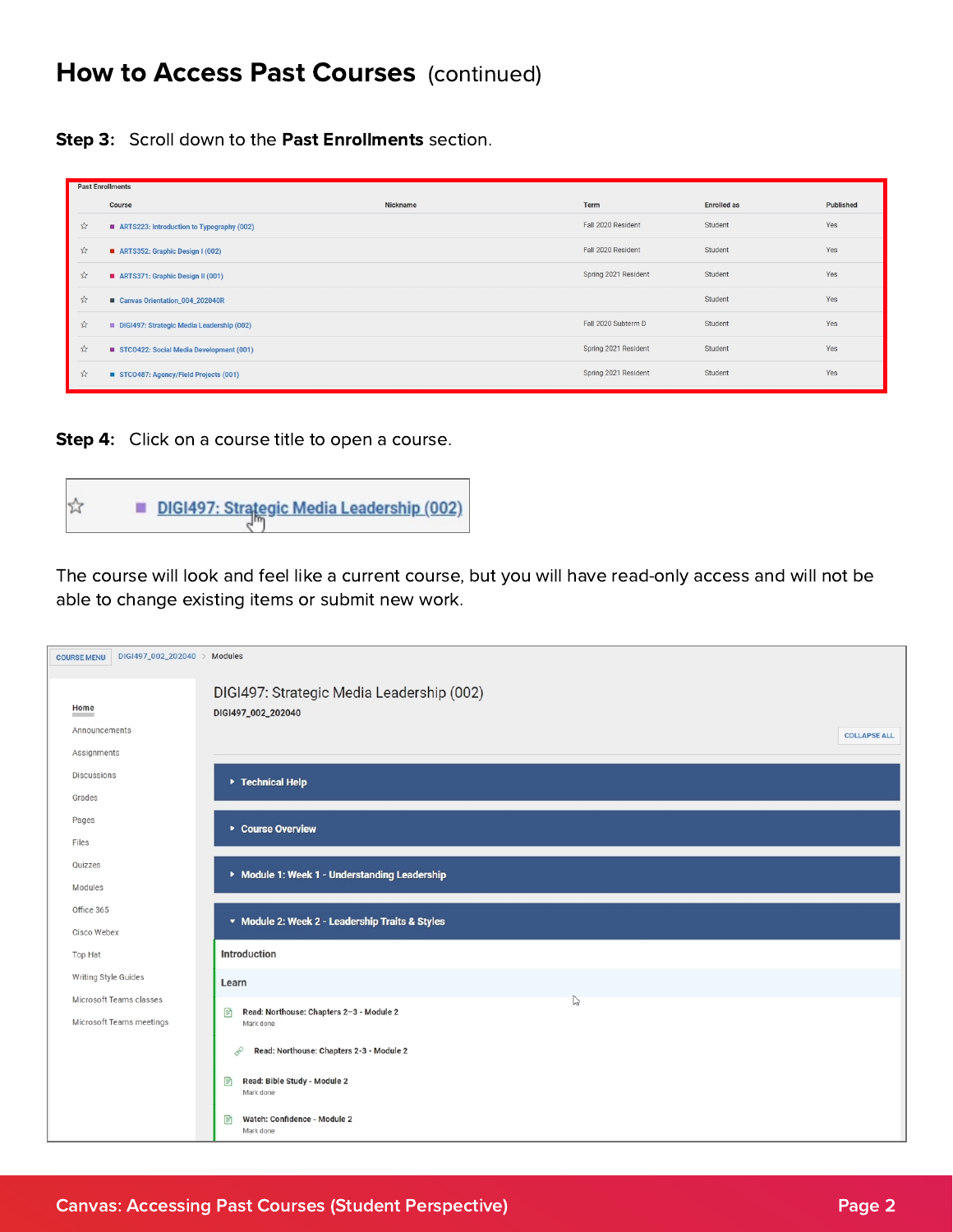## How to Access Past Courses (continued)

**Step 5:** If you want to download a copy of an assignment submission, click on **Grades** from the course menu on the left.

| <b>COURSE MENU</b> | DIGI497_002_202040 |
|--------------------|--------------------|
|                    |                    |
| Home               |                    |
| Announcements      |                    |
| Assignments        |                    |
| Discussions        |                    |
| Grades<br>Pages    |                    |
| Files              |                    |
| Quizzes            |                    |
| Modules            |                    |

Step 6: Then, click on the name of the assignment you wish to download.